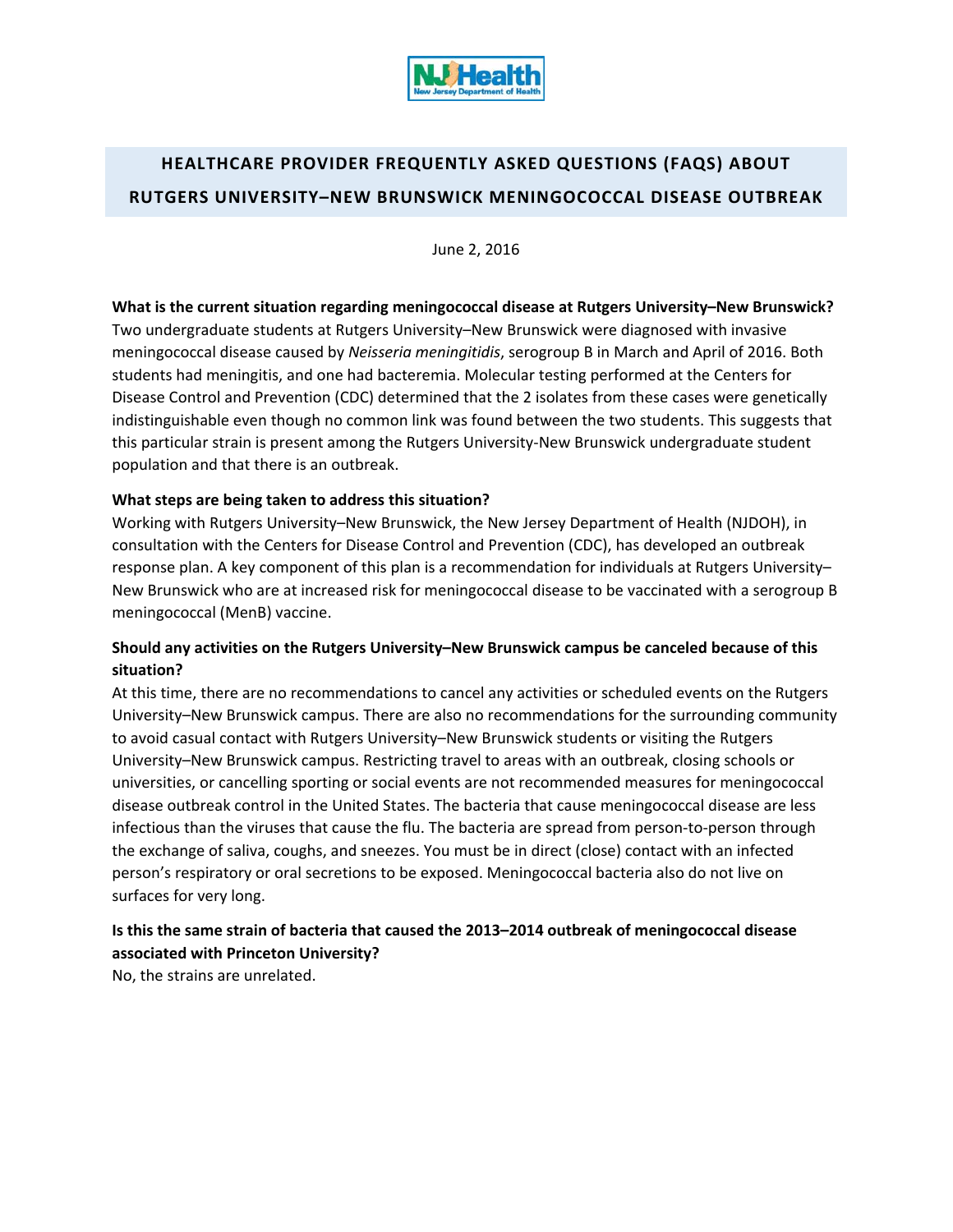

#### **Is invasive meningococcal disease reportable in New Jersey?**

*Immediate* notification to public health authorities is required for all suspect and confirmed cases of invasive meningococcal disease per N.J.A.C. 8:57. Reporting information is available through the NJDOH website at http://www.nj.gov/health/cd/reporting.shtml.

## **GROUPS RECOMMENDED FOR VACCINATION**

#### **Which groups are being recommended for MenB vaccination?**

Three groups are being recommended to receive MenB vaccination due to this outbreak:

(1) All undergraduate students at Rutgers University–New Brunswick

(2) Graduate students at Rutgers University–New Brunswick living in undergraduate dormitories

(3) Any person affiliated with Rutgers University–New Brunswick with certain medical conditions or occupations that put them at increased risk. These include: persistent complement component deficiencies, receipt of the medication eculizumab (Soliris®), anatomic or functional asplenia, and microbiologists who are routinely exposed to *Neisseria meningitidis*.

#### **What about students at other Rutgers campuses? Should they also receive MenB vaccine?**

Persons not affiliated with the Rutgers University–New Brunswick campus are not recommended to receive MenB vaccine specifically in response to this outbreak. However, unrelated to this outbreak, the Advisory Committee on Immunization Practices (ACIP) states that providers should vaccinate persons with high-risk conditions and occupations

(http://www.cdc.gov/mmwr/preview/mmwrhtml/mm6422a3.htm) and, per a Category B recommendation, may vaccinate any person aged 16–23 years with either MenB vaccine (http://www.cdc.gov/mmwr/preview/mmwrhtml/mm6441a3.htm).

## **Why is everyone at Rutgers University–New Brunswick not being recommended for MenB vaccination?**

Meningococcal bacteria are spread from person to person through exchange of respiratory secretions. Because of nasopharyngeal carriage of meningococcal bacteria, this spread can occur through asymptomatic persons. Living in dormitory-style housing and having a high degree of social mixing are considered risk factors for developing meningococcal disease. Therefore, it was determined that the groups listed above are likely to be at increased risk for developing meningococcal disease given the occurrence of two serogroup B meningococcal disease cases among Rutgers University–New Brunswick undergraduate students.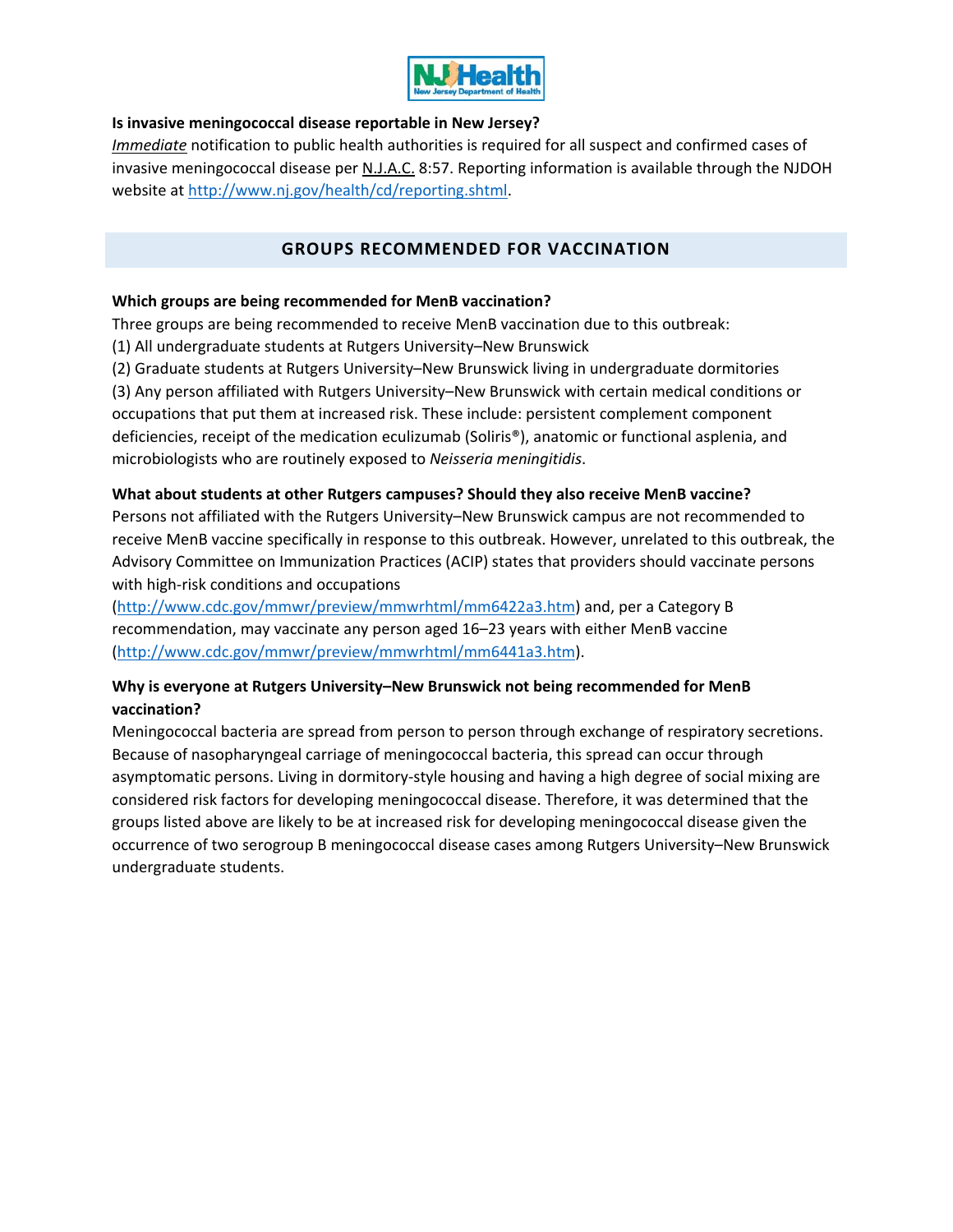

## **VACCINATION INFORMATION**

#### **What are the ACIP recommendations for MenB vaccine?**

ACIP recommends MenB vaccination for people 10 years and older at increased risk for meningococcal disease per a Category A recommendation. Groups considered to be at increased risk for meningococcal disease are:

- People with functional and anatomic asplenia (including sickle cell disease);
- People with persistent complement component deficiencies (C3, C5-C9, properdin, factor H, factor D), and taking Soliris® for treatment of atypical hemolytic uremic syndrome (aHUS) or paroxysmal nocturnal hemoglobinuria (PNH);
- Microbiologists who are regularly exposed to *Neisseria meningitidis*; or
- **People at increased risk because of an outbreak of serogroup B meningococcal disease**

ACIP also states that patients and clinicians may consider MenB vaccination for all people 16 through 23 years old. The ACIP recommendation states, "A serogroup B meningococcal (MenB) vaccine series may be administered to adolescents and young adults 16 through 23 years of age to provide short‐term protection against most strains of serogroup B meningococcal disease. The preferred age for MenB vaccination is 16 through 18 years of age." This recommendation is labeled "Category B," meaning that individual clinical decision making is recommended.

#### **Which MenB vaccine should be used?**

There are currently two licensed vaccines that help protect against serogroup B meningococcal disease, Bexsero® and Trumenba®. **Based upon the molecular profile and additional testing of the specific outbreak strain at Rutgers University–New Brunswick, the best protection is expected with the full three‐dose series of Trumenba®.**

#### **What is the MenB vaccine schedule?**

For Trumenba®, the vaccine schedule is:

- Dose 1: 0 months
- Dose 2: 1–2 months after Dose 1
- Dose 3: 6 months after Dose 1

The 2‐dose Trumenba® vaccine schedule is not recommended in an outbreak setting.

#### **When should Trumenba® be administered?**

NJDOH and Rutgers University–New Brunswick, with the support of CDC, are encouraging people who are recommended for MenB vaccination to receive 2 of the 3 doses of Trumenba® before arriving on campus for the start of the 2016–2017 academic year. Importantly, the best protection against serogroup B meningococcal disease is expected with the full 3-dose series of Trumenba®.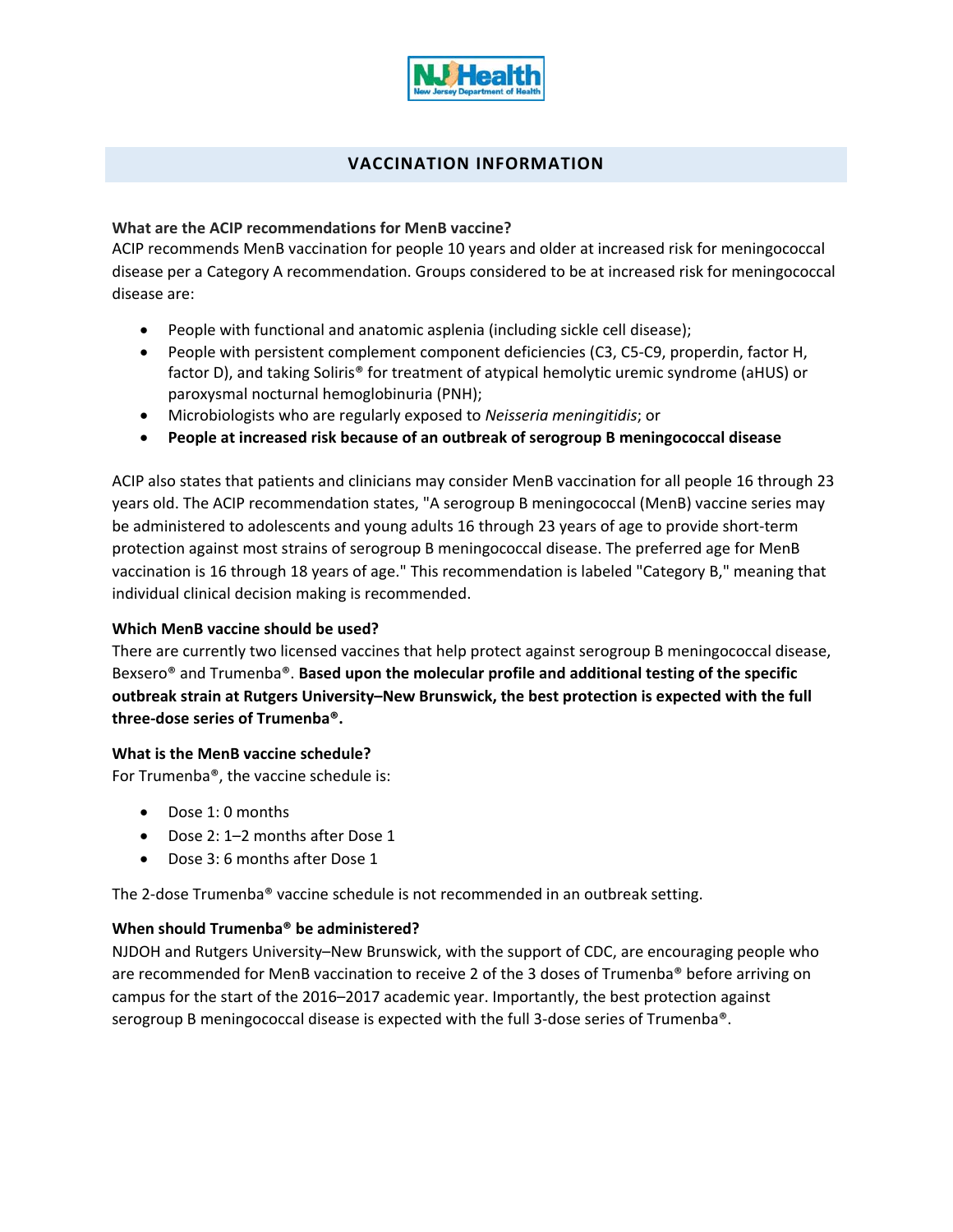

## What should be done if someone previously received the 2-dose schedule of Trumenba<sup>®</sup> at 0 and 6 **months?**

If someone received 2 doses of Trumenba® at least 6 months apart, he/she does not need additional doses of MenB vaccine.

## **What should be done if a Rutgers University–New Brunswick student who is recommended for vaccination has already received 1 or 2 doses of Bexsero®?**

If someone has received 1 dose of Bexsero®, they can receive another dose of Bexsero® at least 1 month after the first dose. If someone has received 2 doses of Bexsero® at least 1 month apart, no further doses of MenB vaccine are required.

#### **If someone received 1 dose of Bexsero®, can they finish the series with Trumenba®?**

No. Trumenba® and Bexsero® are not interchangeable. If they would like to switch from Bexsero® to Trumenba®, it is recommended to wait at least 1 month between products and then administer the full 3‐dose series of Trumenba®.

## **College students typically receive a meningococcal vaccine prior to starting college. Why is another meningococcal vaccine being recommended for this outbreak?**

The meningococcal conjugate vaccine (MenACWY) routinely given to adolescents prior to college entry protects against 4 serogroups of meningococcal bacteria: A, C, W, and Y. It does not protect against serogroup B, which is the serogroup that has caused the two recent cases at Rutgers University–New Brunswick.

### **Can MenB vaccine be given with other vaccines?**

Yes, it is safe to give MenB vaccine with the meningococcal conjugate vaccine, MenACWY, or with any other vaccine.

#### **Is Trumenba® safe, and what side effects are common?**

Available data suggest that Trumenba® is safe. Safety will continue to be monitored. More than half of the people who get Trumenba® have mild problems following vaccination:

- Soreness, redness, or swelling where the shot was given
- Fatigue
- Headache
- Muscle or joint pain
- Fever or chills
- Nausea or diarrhea

These reactions usually get better on their own within three to seven days, but serious reactions are possible. Trumenba® is more likely to produce common or expected short‐term side effects (especially pain where the shot was given) than other adolescent vaccines (e.g., HPV, quadrivalent meningococcal conjugate, and Tdap vaccines). For further information about specific vaccines, please see the Vaccine Information Statements (VIS) at: http://www.cdc.gov/vaccines/hcp/vis/index.html.

#### **Are there any contraindications to receiving MenB vaccine?**

Hypersensitivity to any component of Trumenba® is the only medical contraindication to vaccination.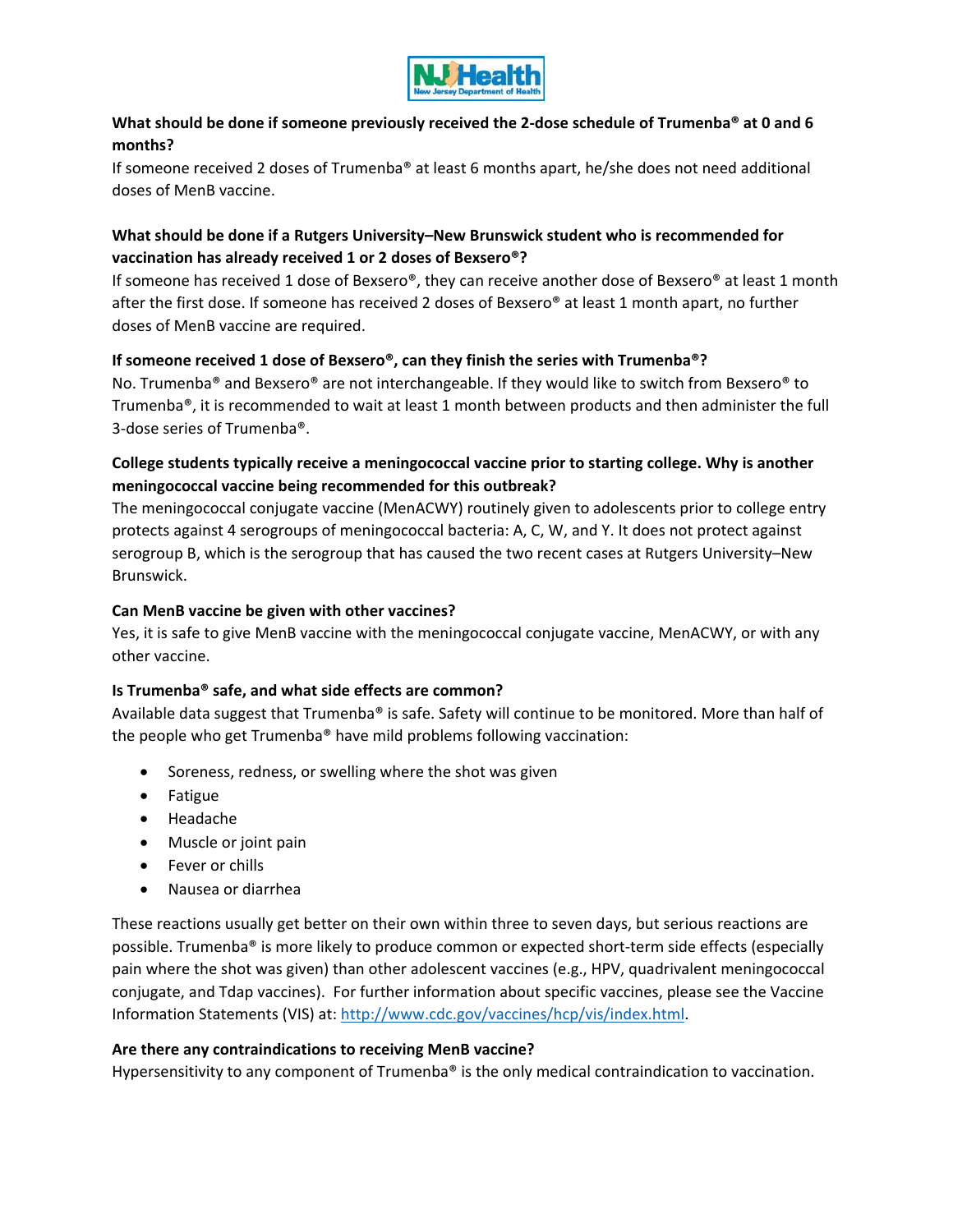

#### **Will the MenB vaccine be covered by insurance?**

If you have questions regarding health insurance coverage, you should check with the specific insurance plan. In general, insurance companies will provide coverage for vaccines if they are given in accordance with Category A recommendations of ACIP.

## **OCCUPATIONAL HEALTH**

#### **Are healthcare providers caring for ill persons at risk of developing meningococcal disease?**

Because meningococcal bacteria are spread from person to person through respiratory secretions, healthcare providers are not considered to be at increased risk for meningococcal disease unless they have had contact with respiratory secretions without the appropriate use of personal protective equipment. This would include unprotected mouth‐to‐mouth resuscitation, suctioning, or intubation before, or less than 24 hours after, appropriate antimicrobial therapy was initiated.

#### **Should healthcare providers receive MenB vaccine?**

There is no recommendation for healthcare providers to receive MenB vaccine unless they have a highrisk medical condition or occupation as outlined above or are in one of the groups recommended to receive the vaccine as part of the outbreak response.

#### **When should healthcare providers receive antimicrobial chemoprophylaxis?**

Healthcare providers who have had direct contact with the respiratory secretions of a patient with suspected or confirmed meningococcal disease without the appropriate use of personal protective equipment should receive antimicrobial chemoprophylaxis. This would include unprotected mouth‐to‐ mouth resuscitation, suctioning, or intubation before, or less than 24 hours after, appropriate antimicrobial therapy was initiated.

Being in the same room as a patient with meningococcal disease or performing a routine history or physical exam would not place a healthcare provider at increased risk for meningococcal disease.

#### **If caring for an ill individual, what kind of infection control should be used?**

If meningococcal disease is suspected or confirmed, immediate institution of standard and droplet precautions should be employed. Droplet precautions can be discontinued after the person has been on appropriate antimicrobial therapy for greater than 24 hours.

## **ANTIMICROBIAL CHEMOPROPHYLAXIS**

#### **How do I identify close contacts of cases who require antimicrobial chemoprophylaxis?**

Following immediate notification, the local health department, in consultation with NJDOH, will conduct an investigation into a case of meningococcal disease to identify close contacts and make recommendations regarding antimicrobial chemoprophylaxis. Healthcare providers can assist public health authorities by getting as much information as possible regarding exposures during the 10 days prior to symptom onset. Because the rate of secondary disease for close contacts is highest immediately after onset of disease in the index patient, antimicrobial chemoprophylaxis should be administered as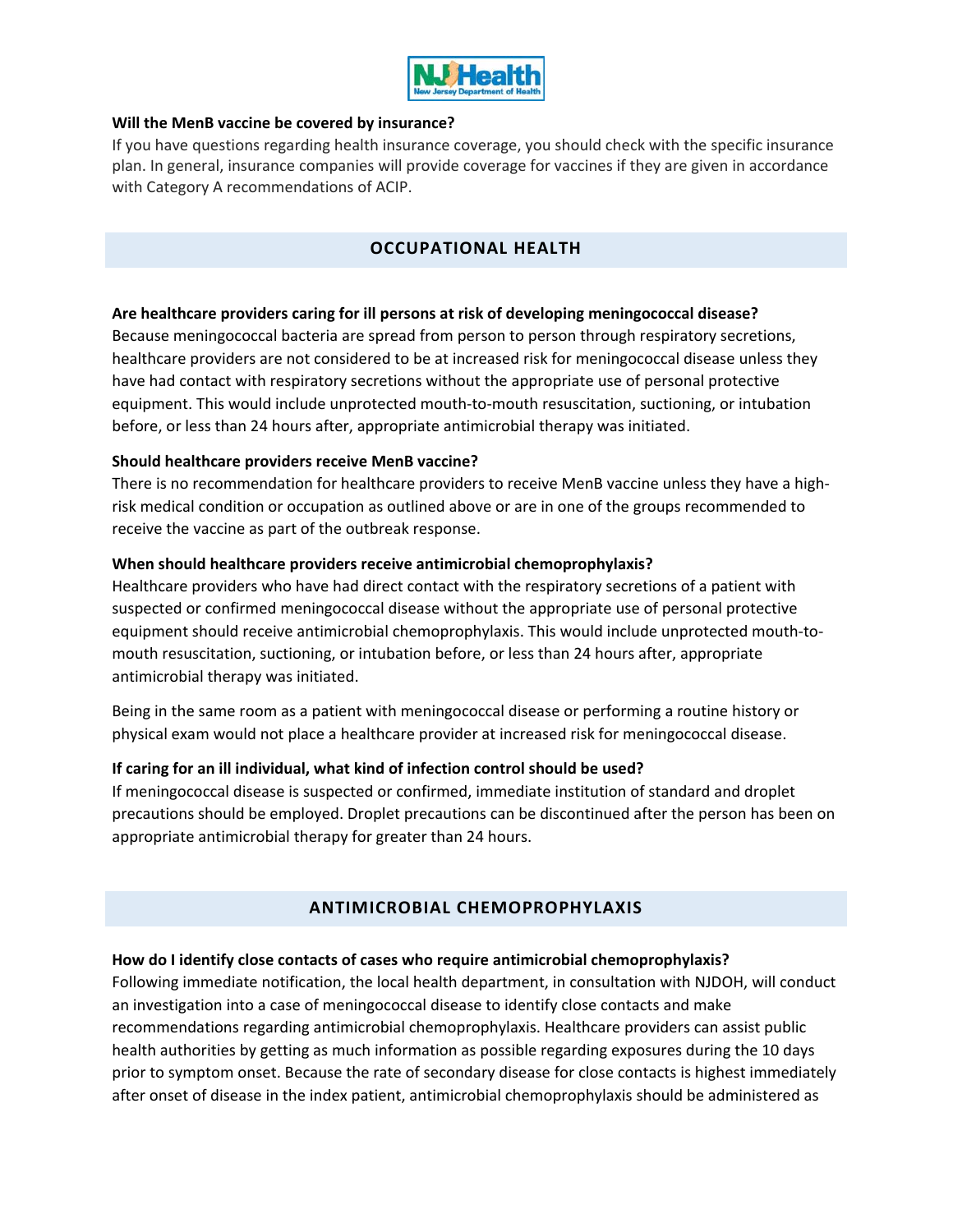

soon as possible (ideally *<*24 hours after identification of the index patient). Conversely, chemoprophylaxis administered >14 days after exposure to the index patient is probably of limited or no value.

#### **What is the definition of a close contact?**

A close contact is defined as follows:

- All members of the patient's household, especially young children
- Healthcare and emergency medical workers who may have been exposed to the patient's oral/nasal secretions through unprotected mouth‐to‐mouth resuscitation, intubation, or suctioning
- Childcare or nursery school attendees who were in the classroom with the patient in the 10 days before onset
- Persons who may have had contact with the patient's oral secretions through kissing or sharing food, drink, or eating utensils in the 10 days before onset
- Persons who ate or slept in the same dwelling as the patient in the 10 days before onset
- Persons sitting next to someone with meningococcal disease on a flight > 8 hours

Additional information on antimicrobial chemoprophylaxis may be found in Appendix A of the 2013 *Morbidity and Mortality Weekly Report* (*MMWR*) article summarizing ACIP recommendations for prevention and control of meningococcal disease (http://www.cdc.gov/mmwr/pdf/rr/rr6202.pdf).

#### **Which antibiotics are recommended for antimicrobial chemoprophylaxis?**

| <b>Drug</b>                | Age group            | <b>Dosage</b>         | <b>Duration and route</b><br>of administration* |
|----------------------------|----------------------|-----------------------|-------------------------------------------------|
| Rifampin <sup>t</sup>      | Children aged <1 mo  | 5 mg/kg every 12 hrs  | 2 days                                          |
|                            | Children aged ≥1 mo  | 10 mg/kg every 12 hrs | 2 days                                          |
|                            | <b>Adults</b>        | 600 mg every 12 hrs   | 2 days                                          |
| Ciprofloxacin <sup>§</sup> | <b>Adults</b>        | 500 mg                | Single dose                                     |
| Ceftriaxone                | Children age <15 yrs | $125 \text{ mg}$      | Single IM dose                                  |
| Ceftriaxone                | <b>Adults</b>        | $250$ mg              | Single IM dose                                  |

TABLE. Recommended chemoprophylaxis regimens for protection against meningococcal disease - Advisory Committee on Immunization Practices (ACIP), United States, 2012

Abbreviation: IM = intramuscular.

\* Oral administration unless indicated otherwise.

<sup>†</sup> Rifampin is not recommended for pregnant women because the drug is teratogenic in laboratory animals. Because the reliability of oral contraceptives might be affected by rifampin therapy, consideration should be given to using alternative contraceptive measures while rifampin is being administered.

Reference: http://www.cdc.gov/mmwr/pdf/rr/rr6202.pdf

 $5$  Ciprofloxacin is not generally recommended for persons aged <18 years or for pregnant and lactating women because the drug causes cartilage damage for immature laboratory animals. However, ciprofloxacin may be used for chemoprophylaxis of children when no acceptable alternative therapy is available. A recent review identified no reports of irreversible cartilage toxicity or age-associated adverse events in children and adolescents (Source: Burstein GR, Berman SM, Blumer JL, Moran JS. Ciprofloxacin for the treatment of uncomplicated gonorrhea infection in adolescents: does the benefit outweigh the risk? Clin Infect Dis 2002;35:S191-9).